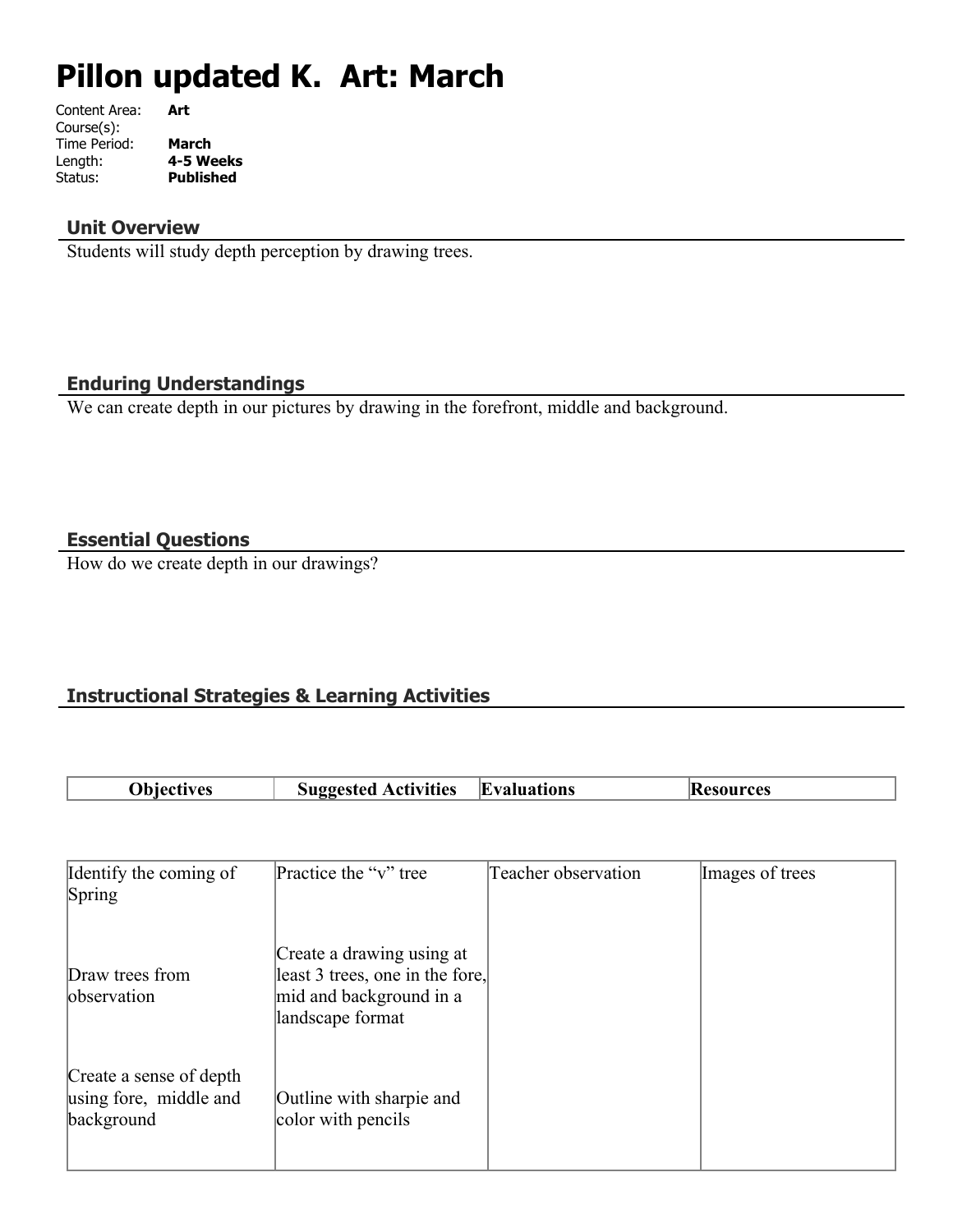# **Integration of Career Readiness, Life Literacies and Key Skills**

| <b>TECH.9.4.2.CL</b> | Creativity and Innovation                                                                    |
|----------------------|----------------------------------------------------------------------------------------------|
| TECH.9.4.2.CT.2      | Identify possible approaches and resources to execute a plan (e.g., 1.2.2.CR1b, 8.2.2.ED.3). |
| TECH.9.4.2.CI.2      | Demonstrate originality and inventiveness in work (e.g., 1.3A.2CR1a).                        |
| WRK.9.2.2.CAP.1      | Make a list of different types of jobs and describe the skills associated with each job.     |
|                      | Different types of jobs require different knowledge and skills.                              |

## **Technology and Design Integration**

Students will interact with the unit using the Smartboard.

# **Interdisciplinary Connections**

LA.SL.K.1 **Participate in collaborative conversations with diverse partners about kindergarten topics** and texts with peers and adults in small and larger groups.

# **Differentiation**

- Understand that gifted students, just like all students, come to school to learn and be challenged.
- Pre-assess your students. Find out their areas of strength as well as those areas you may need to address before students move on.
- Consider grouping gifted students together for at least part of the school day.
- Plan for differentiation. Consider pre-assessments, extension activities, and compacting the curriculum.
- Use phrases like "You've shown you don't need more practice" or "You need more practice" instead of words like "qualify" or "eligible" when referring to extension work.
- Encourage high-ability students to take on challenges. Because they're often used to getting good grades, gifted students may be risk averse.
- **Definitions of Differentiation Components**:
	- o Content the specific information that is to be taught in the lesson/unit/course of instruction.
	- o Process how the student will acquire the content information.
	- o Product how the student will demonstrate understanding of the content.
	- o Learning Environment the environment where learning is taking place including physical location and/or student grouping

#### **Differentiation occurring in this unit:**

Encourage risk taking in creating thier pictures as opportunities to stretch skills during production.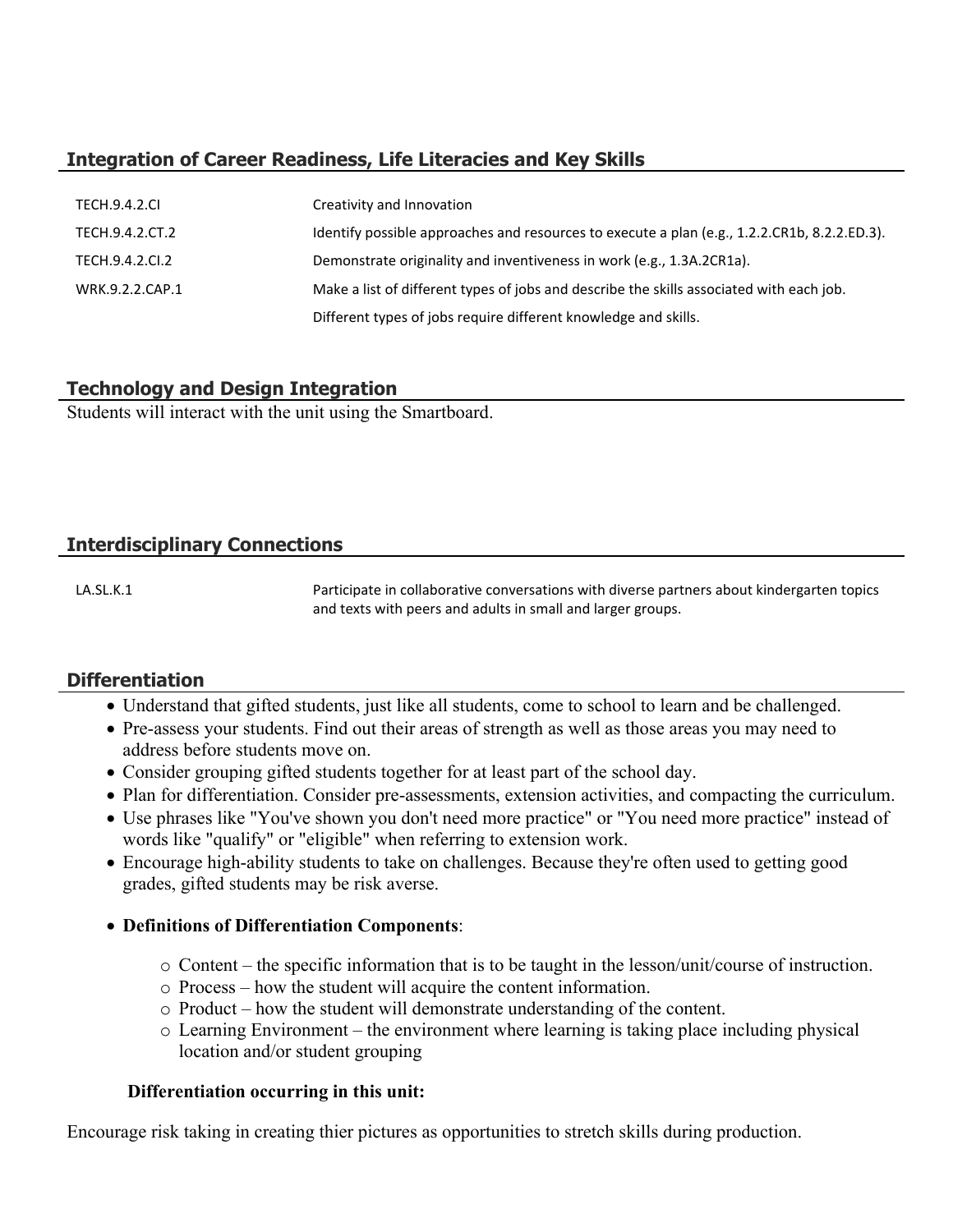Support students with motor skills needed to manipulate art materials.

Actively assess to identify student interests, learning preferences and the ability to work independently.

For Gifted:

Encourage students to explore concepts in depth and encourage independent studies or investigations. Use thematic instruction to connect learning across the curriculum. Encourage creative expression and thinking by allowing students to choose how to approach a problem or assignment. Expand students' time for free reading. Invite students to explore different points of view on a topic of study and compare the two. Provide learning centers where students are in charge of their learning. Brainstorm with gifted children on what types of projects they would like to explore to extend what they're learning in the classroom. Determine where students' interests lie and capitalize on their inquisitiveness. Refrain from having them complete more work in the same manner. Employ differentiated curriculum to keep interest high. Avoid drill and practice activities. Ask students' higher level questions that require students to look into causes, experiences, and facts to draw a conclusion or make connections to other areas of learning. If possible, compact curriculum to allow gifted students to move more quickly through the material. Encourage students to make transformations- use a common task or item in a different way. From http://www.bsu.edu/web/lshasky/Forms/Interventions/Gifted.pdf

# **Modifications & Accommodations**

Follow all IEP and 504 accommodations as specified.

Refer to QSAC EXCEL SMALL SPED ACCOMMOCATIONS spreadsheet in this discipline.

**Modifications and Accommodations used in this unit:**

#### **Benchmark Assessments**

DRA, Aimsweb for math and language arts.

Teacher observation and recording of progression of skills

# **Formative Assessments**

Assessment allows both instructor and student to monitor progress towards achieving learning objectives, and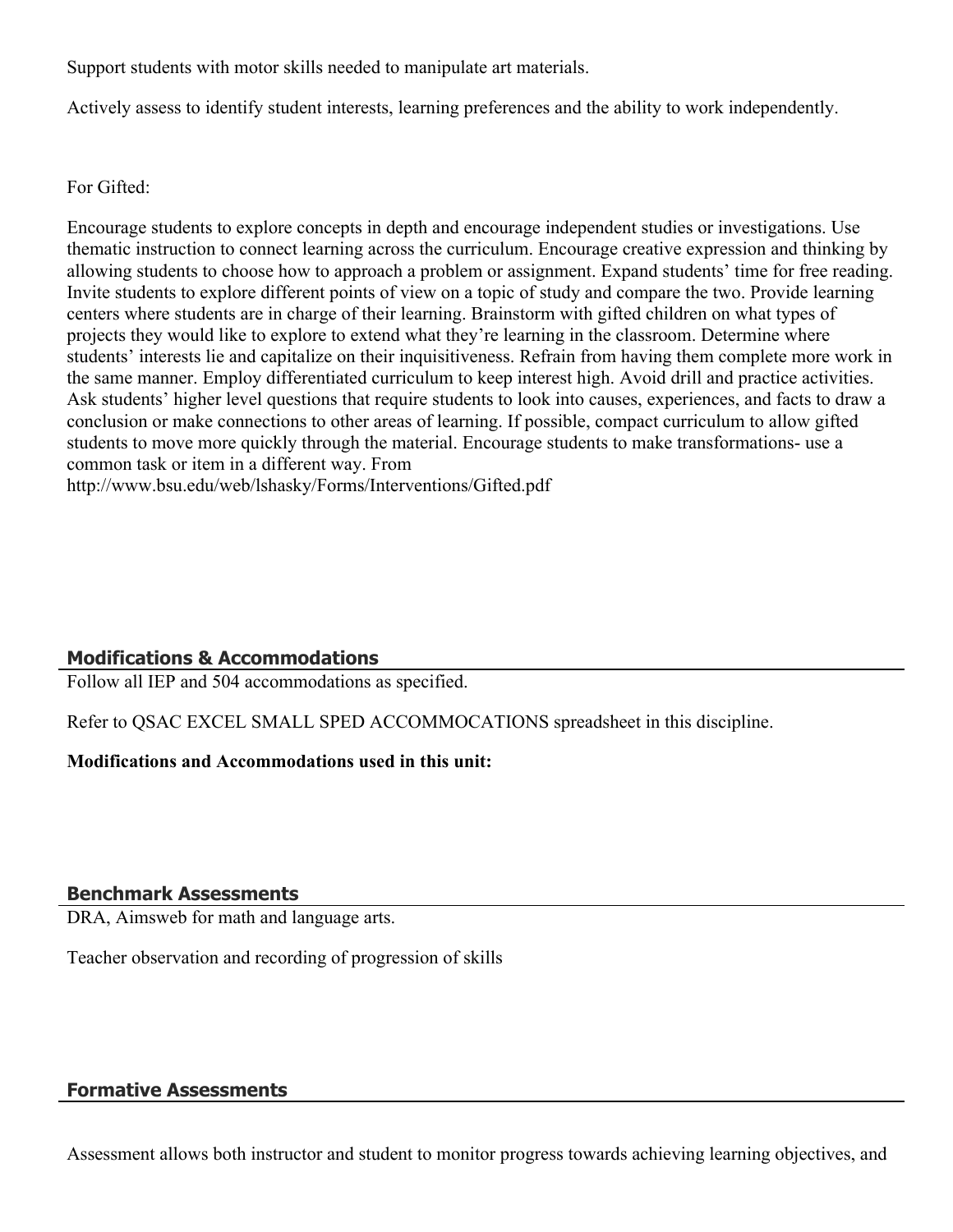can be approached in a variety of ways. **Formative assessment** refers to tools that identify misconceptions, struggles, and learning gaps along the way and assess how to close those gaps. It includes effective tools for helping to shape learning, and can even bolster students' abilities to take ownership of their learning when they understand that the goal is to improve learning, not apply final marks (Trumbull and Lash, 2013). It can include students assessing themselves, peers, or even the instructor, through writing, quizzes, conversation, and more. In short, formative assessment occurs throughout a class or course, and seeks to improve student achievement of learning objectives through approaches that can support specific student needs (Theal and Franklin, 2010, p. 151).

## **Formative Assessments used in this unit:**

**Discussions** 

Frequent conferencing with students throughout the process. Making adjustments to instruction as needed.

## **Summative Assessments**

**summative assessments** evaluate student learning, knowledge, proficiency, or success at the conclusion of an instructional period, like a unit, course, or program. Summative assessments are almost always formally graded and often heavily weighted (though they do not need to be). Summative assessment can be used to great effect in conjunction and alignment with formative assessment, and instructors can consider a variety of ways to combine these approaches.

#### **Summative assessments for this unit:**

Teacher evaluation

#### **Instructional Materials**

Images of trees

#### **Standards**

| VPA.1.1.2       | All students will demonstrate an understanding of the elements and principles that govern<br>the creation of works of art in dance, music, theatre, and visual art. |
|-----------------|---------------------------------------------------------------------------------------------------------------------------------------------------------------------|
| VPA.1.1.2.D.CS1 | The basic elements of art and principles of design govern art creation and composition.                                                                             |
| VPA.1.1.2.D.1   | Identify the basic elements of art and principles of design in diverse types of artwork.                                                                            |
| VPA.1.1.2.D.CS2 | Recognizing the elements of art and principles of design in artworks of known and                                                                                   |